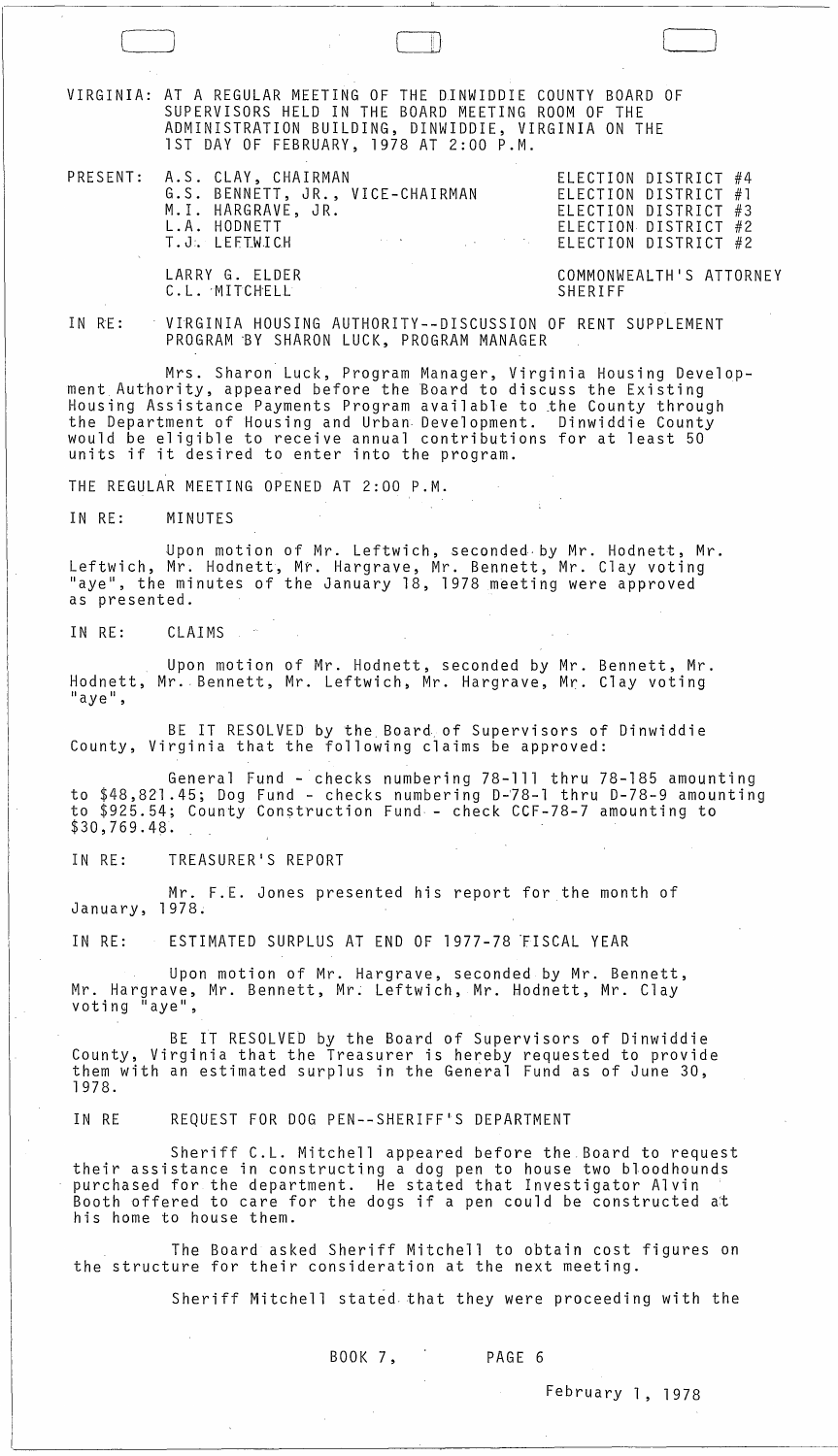building of the pen; however, any help the Board could offer would be appreciated.

IN RE: BUILDING INSPECTOR

Mr. James L. Blaha presented his report for the month of January, 1978.

IN RE: DOG WARDEN

~-~-- ------,

Mr. G. T. Hughes presented his report for the month of January, 1978.

IN RE: SOUTHSIDE BEAUTIFICATION ASSOCIATION: POSTPONEMENT OF MEMBERSHIP DISCUSSION UNTIL BUDGET SESSIONS

Upon motion of Mr. Bennett, seconded by Mr. Hargrave, Mr. Bennett, Mr. Hargrave, Mr. Hodnett, Mr. Leftwich, Mr. Clay voting "aye", a decision on membership in the Southside Beautification Association is hereby postponed until the 1978-1979 budget sessions.

IN RE: APPLICATION FOR ELIGIBILITY - 1978 '701' PLANNING ASSISTANCE PROGRAM

The Director of Planning appeared before the Board to request their approval of an application for eligibility for 1978 17011 Planning Assistance. This document is required in order for the County to submit an application for 1978 funding.

Upon motion of Mr. Hodnett, seconded by Mr. Leftwich, Mr. Hodnett, Mr. Leftwich, Mr. Hargrave, Mr. Bennett, Mr. Clay voting "aye",

BE IT RESOLVED by the Board of Supervisors of Dinwiddie County, Virginia that the Director of Planning is hereby authorized to submit application for eligibility for 1978 17011 Planning Assistance Funding to the Department of Housing and Urban Development; and

BE IT FURTHER RESOLVED by the Board of Supervisors of Dinwiddie County, Virginia that the Chairman be authorized to sign the letter of transmittal accompanying this document.

IN RE: TENNIS COURT LIGHTING--ADDITION OF BOND AND APPROVAL OF CONTRACT

The Director of Planning presented to the Board for approval the contract between the County and the firm of Tate and Hill, Inc. for the installation of lights at the tennis court site.

Mr. Tate \$425.00. price of \$28,500.00. Since the Board awarded the project to Tate and Hill, Inc. arranged to be bonded which is required by law and cost This amount was not included in the original contract

Mr. Hargrave asked Mr. Scheid to negotiate with Mr. Tate to install receptacles on the poles at the same time the lights were installed as they were not included in the original request and would not be very expensive.

Upon motion of Mr. Hodnett, seconded by Mr. Hargrave, Mr. Hodnett, Mr. Hargrave, Mr. Leftwich, Mr. Clay voting "aye", Mr. Bennett voting "nay",

BE IT RESOLVED by the Board of Supervisors of Dinwiddie County Virginia that the bonding fee of \$425.00 be added to the original contract price of \$28,500.00 between the County of Dinwiddie and the firm of Tate and Hill, Inc. for the installation of lights at the tennis court site; and

BE IT FURTHER RESOLVED by the Board of Supervisors of Dinwiddie County, Virginia that the contractor be requested to install four receptacles on the poles at the site which were not included in the original request; and

BE IT FURTHER RESOLVED by the Board of Supervisors of Dinwiddie County, Virginia that the Chairman be authorized to sign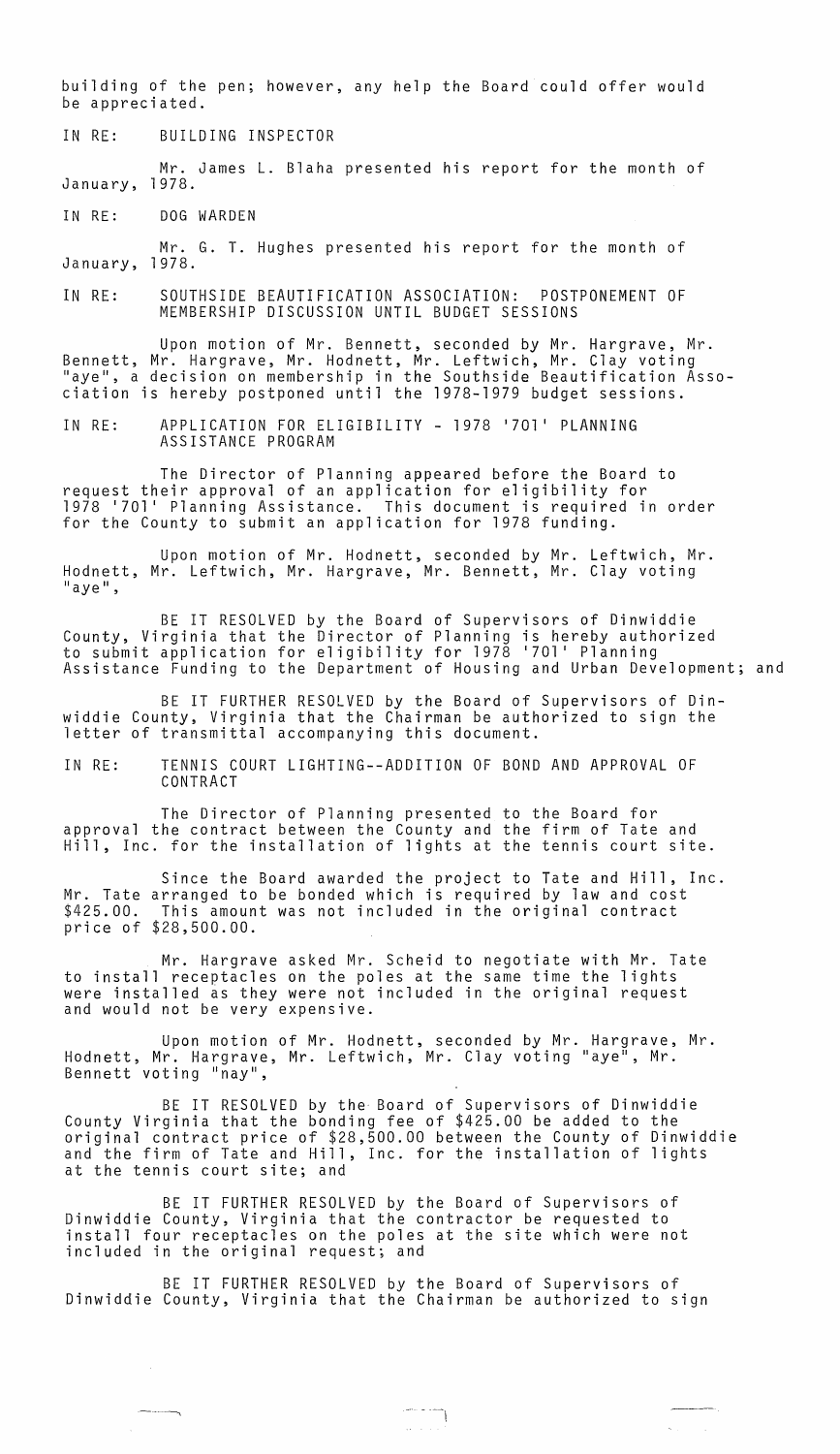the contract between the County of Dinwiddie and the firm of Tate and Hill, Inc. for the installation of lights at the tennis court site across from Dinwiddie Senior High in the amount of \$28,925.00.

C~\_J --<sup>J</sup>

IN RES UPDATE ON PROGRESS OF COMPREHENSIVE PLAN

The Director of Planning briefly reviewed the work that has been done toward completion of the Comprehensive Plan. He stated that he was working closely with Crater Planning District on several of the documents'and hoped to have a draft ready by the March Planning Commission meeting. He also stated that his plans were to have the Comprehensive Plan with the Subdivision Ordinance adopted before the Zoning Ordinance as they were both complicated documents to comprehend.

IN RE: SOCIAL SERVICES DEPARTMENT

Mrs. King B. Talley, Director, presented her report for the month of January, 1978.

IN RE: AUTHORIZATION TO PURCHASE SCHOOL BUSES--SUPERINTENDENT OF SCHOOLS

. Dr. Richard Vaughn, Superintendent, appeared before the Board to present the lowest bids received on ten (10) school buses for the 1978-79 school year. They are as follows:

|  | Chassis - International Harvester | $-7069.52$ ea. |  |
|--|-----------------------------------|----------------|--|
|  | Bodies – Smith-Moore Body Co.     | 7154.75 ea.    |  |

14224.27

Dr. Vaughn stated he might be able to save \$131.32 on each chassis reducing the cost to \$14,092.95 per vehicle.

 $\sim 10^{-1}$  M  $_\odot$ 

Upon motion of Mr. Hargrave, seconded by Mr. Hodnett, Mr. Hargrave, Mr. Hodnett, Mr. Bennett, Mr. Leftwich, Mr. Clay voting<br>"aye",

BE IT RESOLVED by the Board of Supervisors of Dinwiddie County, Virginia that the School Board is hereby authorized to ' purchase ten (10) new school buses for the 1978-79 school year.

IN RE: AUTHORIZATION TO SIGN TIMBER DEED--PULPWOODAT COUNTY LANDFILL

The County Attorney appeared before the Board to request the Chairman's signature on a timber deed transferring timber rights for pulpwood cut at the Dinwiddie County Landfill to the Blackstone Timber Co. for a period of 90 days.

Upon motion of Mr. Leftwich, seconded by Mr. Bennett, Mr. Leftwich, Mr. Bennett, Mr. Hodnett, Mr. Hargrave, Mr. Clay voting<br>"aye",

BE IT RESOLVED by the Board of Supervisors of Dinwiddie County, Virginia that the Chairman is hereby authorized to sign the timber deed between the Board of Supervisors and G.B. Ragsdale, Blackstone Timber Co., conveying ownership of timber rights for 90 days beginning February 1, 1978, to cut, haul, manufacture and remove the timber and, timber trees at the designated site at the Dinwiddie County Landfill for a sum of \$3200.00.

IN RE: VIRGINIA DEPARTMENT OF HIGHWAYS & TRANSPORTATION

Mr. C.B. Perry, Resident Engineer and Mr. B.C. Medlock, Assistant Res. Engr., VDH&T, appeared before the Board to answer any questions they might have.

Mr. Perry stated that he knew several County roads needed attention as the cold weather had done extensive damage.

Mr. Clay asked that Route 738 be smoothed out with crusher run and Mr. Bennett requested that Route 611 between Centre Star and White Oak Road be taken care of as soon as possible.

 $\omega^{-1}$ 

 $\sim 10^7$ 

IN RE: REVISION OF HIGHWAY PERMIT--WILL-KNOTT CORP. & COUNTY OF DINWIDDIE

BOOK 7, PAGE 7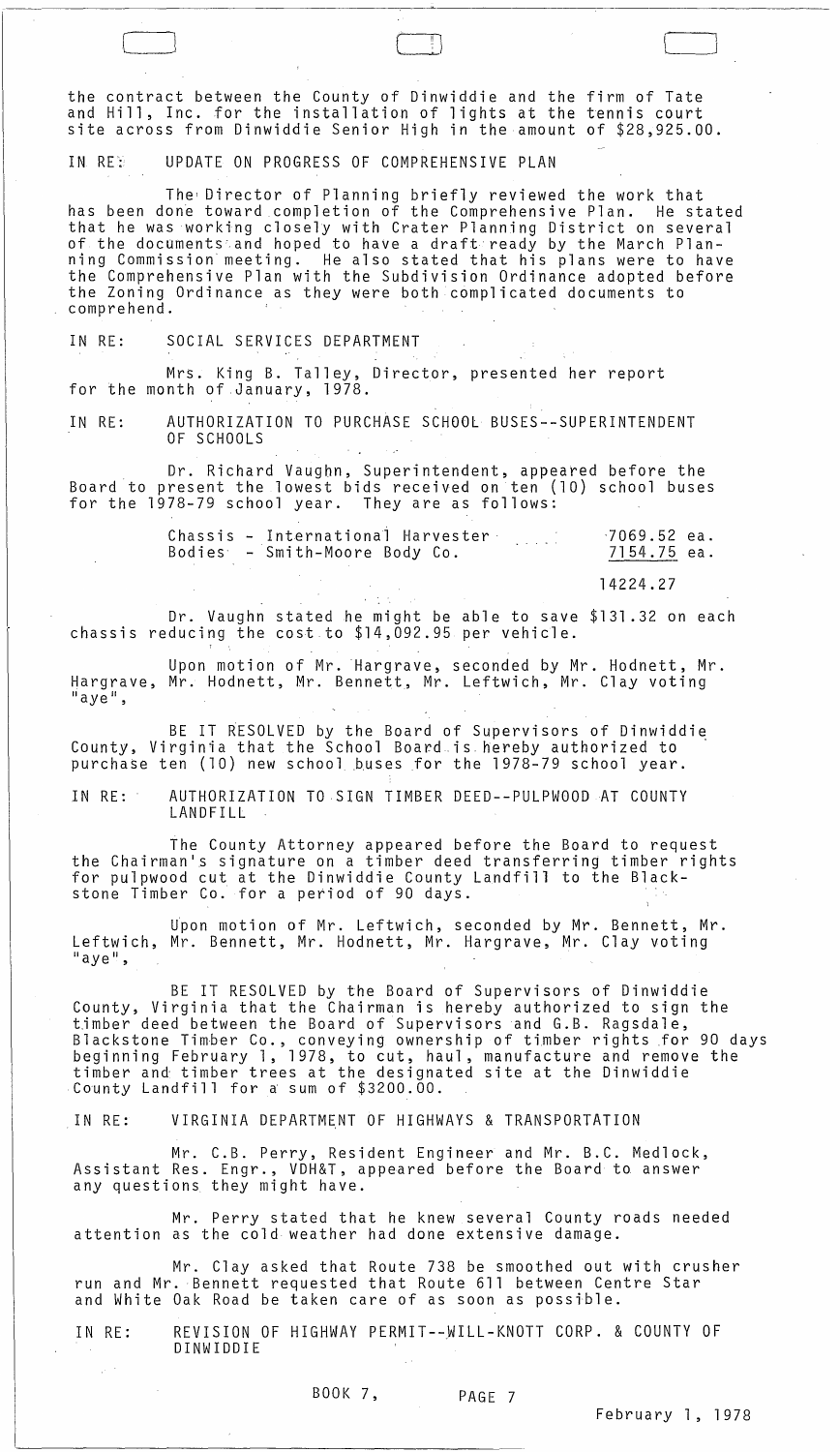The Resident Engineer, VDH&T, advised the Board that the original permit issued to Will-Knott Corporation to construct an entrance to their office building off Route 627 was no longer adequate since the County has agreed to construct a road there. He stated a new permit should be obtained jointly by the County of Dinwiddie and the Will-Knott Corp. for construction of the entrance and road.

The County Administrator stated that this could be accomplished.

IN RE: REQUEST FOR REVIEW OF HITCHCOCK'S ROAD BY ROADVIEWERS

Upon motion of Mr. Leftwich, seconded by Mr. Hodnett, Mr. Leftwich, Mr. Hodnett, Mr. Hargrave, Mr. Bennett, Mr. Clay voting "aye", the following resolution was adopted:

WHEREAS, the following road was viewed by the Board of Viewers on April 24, 1963, beginning at a point on Route 631 approximately 0.20 miles South of the Int. of Rt. 601 running in an easterly direction a distance of 1.65 miles to dead end; and

WHEREAS, it is the desire of the landowners along this road to have it taken into the secondary roads system;

NOW THEREFORE BE IT RESOLVED by the Board of Supervisors of Dinwiddie County, Virginia that Hitchcock's Road be placed on the agenda to be viewed by the 1978 Roadviewers; and

BE IT FURTHER RESOLVED that the Board of Supervisors accepts the petition presented by the landowners along that road in 1963.

IN RE: DISCUSSION OF BICYCLE AND NATURE TRAILS

Miss Molly Andrews appeared before the Board to request that they consider constructing bike and nature trails throughout the County in their future planning.

IN RE: PURCHASE OF TRUCK--COUNTY LANDFILL

Mr. J.M. Loftis, Director of Sanitation, appeared before the Board to request that he be allowed to purchase a dump truck for use at the County Landfill and the various dumpster locations. Mr. Loftis stated that the truck would be especially helpful in hauling and spreading rock at the various dumpster sites. truck could also be used extensively by the County School Board.

Mr. Loftis has been offered a Ford dump truck, which he considered to be in good condition by Gordon L. Lewis for \$4,000.00.

Upon motion of Mr. Hargrave, seconded by Mr. Hodnett, Mr. Hargrave, Mr. Hodnett, Mr. Bennett, Mr. Leftwich, Mr. Clay voting "aye",

BE IT RESOLVED by the Board of Supervisors of Dinwiddie County, Virginia that Mr. J.M. Loftis is hereby authorized to purchase a dump truck for the Dinwiddie County Landfill, cost not to exceed \$4,000.00.

IN RE: AMENDMENT A-77-5 - SUBDIVISION ORDINANCE

سنبور المساك

A public hearing was held at the January 18, 1978 meeting for the Board of Supervisors to consider adoption of amendment A-77-5 to Chapter 15, Subdivision Ordinance, specifically the following sections: 15.2 Definitions; 15-5. Duties of agent generally; l5-23(f). Preliminary plat--generally, contents; 15-32. Improvements generally; 15-71 (c). Certificate of approval.

No one appeared in opposition to this amendment. The County Administrator and Director of Planning recommended adoption of this amendment.

Upon motion of Mr. Hargrave, seconded by Mr. Hodnett, Mr. Hargrave, Mr. Hodnett, Mr. Leftwich, Mr. Bennett, Mr. Clay<br>voting "aye",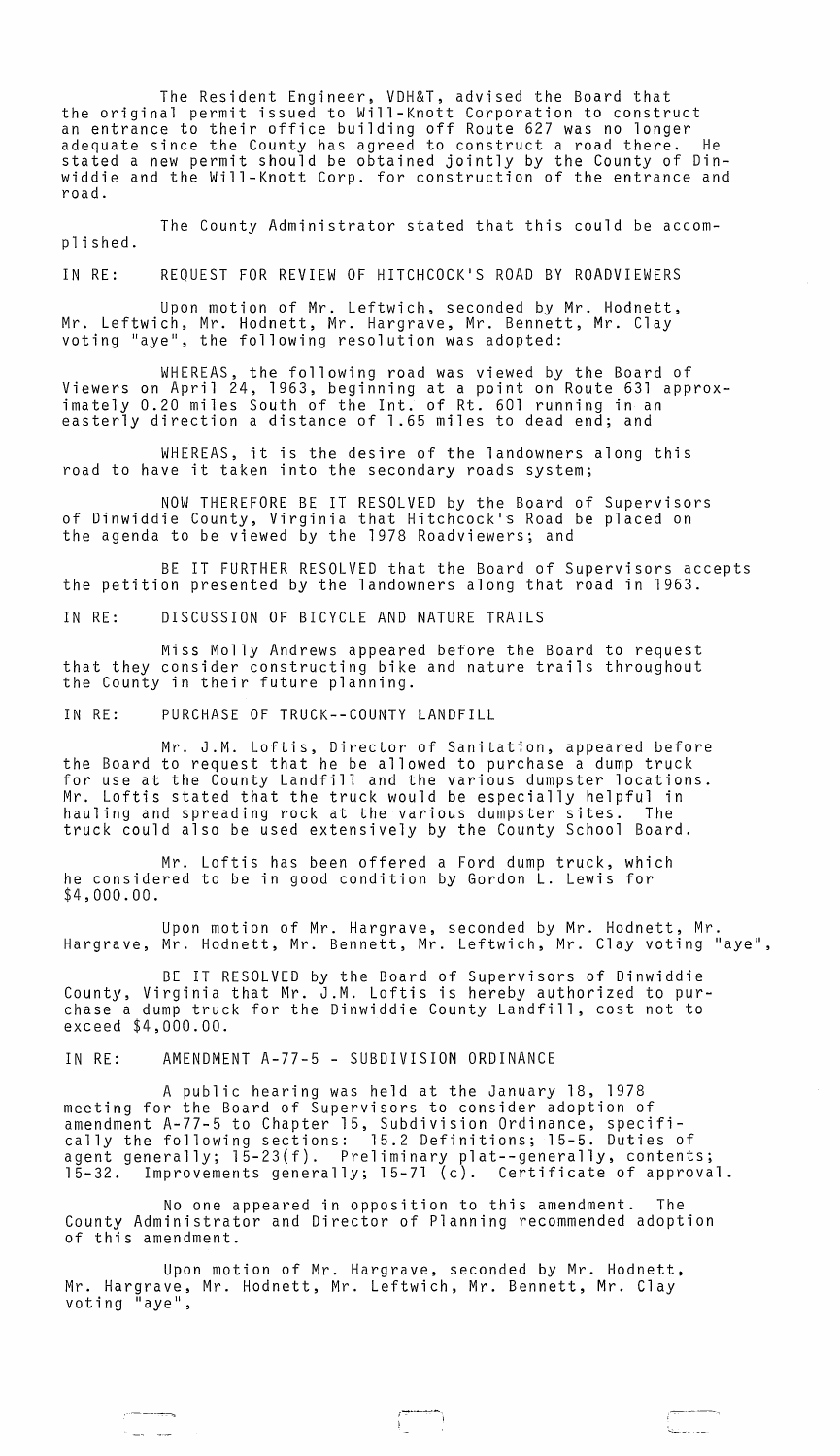BE IT ORDAINED BY THE BOARD OF SUPERVISORS OF DINWIDDIE COUNTY, VIRGINIA, that the Dinwiddie County Code, as adopted April 1, 1970, and as heretofore amended, be further amended by making the following changes to Chapter 15, Subdivision Ordinance:

 $\begin{pmatrix} \phantom{-} \end{pmatrix}$ 

a. add, under Definitions, the following:

Authority. The county water authority or the authorized deputy, director, agent or representative thereof.

b. amend Section 15-5 to read as follows:

the agent shall perform its duties as regards subdivisions and subdividing in accordance with this chapter and the Virginia Land Subdivision Act.

In performance of its duties the agent may call for opinions or decisions, either verbal or written, from other departments in consddering details of any submitted plat. This authority by the agent shall have particular reference to the resident highway engineer, health officer and water authority agent.

c. amend Section 15-23(f) to read as follows:

(f) Topography at' intervals satisfactory to the highway engineer and water authority agent, if required.

d. amend Section 15-32 to read as follows:

All required improvements shall be installed by the subdivider at his cost as set forth by the State Department of Highways, Water Authority and by this chapter. The subdivider's performance bond (s) shall not be released until construction has been inspected and approved by the appropriate engineer (s). All improvements shall be in accordance with the requirements set forth in this article.

e. amend Section  $15-71$  (c) to read as follows:

This subdivision known as

Subdivision is approved by the undersigned in accordance with existing subdivision regulations and may be committed to record.

|        | 19                | Signed |                                           |
|--------|-------------------|--------|-------------------------------------------|
| date)  |                   |        | Highway Engineer                          |
|        | 19                | Signed |                                           |
| date)  |                   |        | Water Authority Agent                     |
|        | 19                | Signed |                                           |
| (date) |                   |        | Health Officer                            |
|        | $\sim$ $-1$<br>19 | Signed |                                           |
| (date) | ÷                 |        | Chairman or Agent<br>Board of Supervisors |

IN RE: AMENDMENT A-77-6 - WATER AND SEWER ORDINANCE

A public hearing was held at the January 18, 1978 meeting for the Board to consider adoption of an ordinance to amend the Water and Sewer ordinance of Dinwiddie County, Virginia by adding Section 16A-1A, Administration of Chapter.

"-No oneap'peared in opposition to this amendment. The County Administrator and Director of Planning recommended adoption of the amendment.

Upon motion .of Mr. Hargrave, seconded by Mr. Hodnett, Mr. Hargrave, Mr. Hodnett, Mr. Leftwich, Mr. Bennett, Mr. Clay<br>voting "aye",

BE IT ORDAINED BY THE BOARD OF SUPERVISORS OF DINWIDDIE COUNTY, VIRGINIA, that the Dinwiddie County Code, as adopted April 1, 1970, and as heretofore amended, be further amended by adding to Chapter 16A, Water and Sewer Ordinance, the following:

BOOK 7, PAGE 8